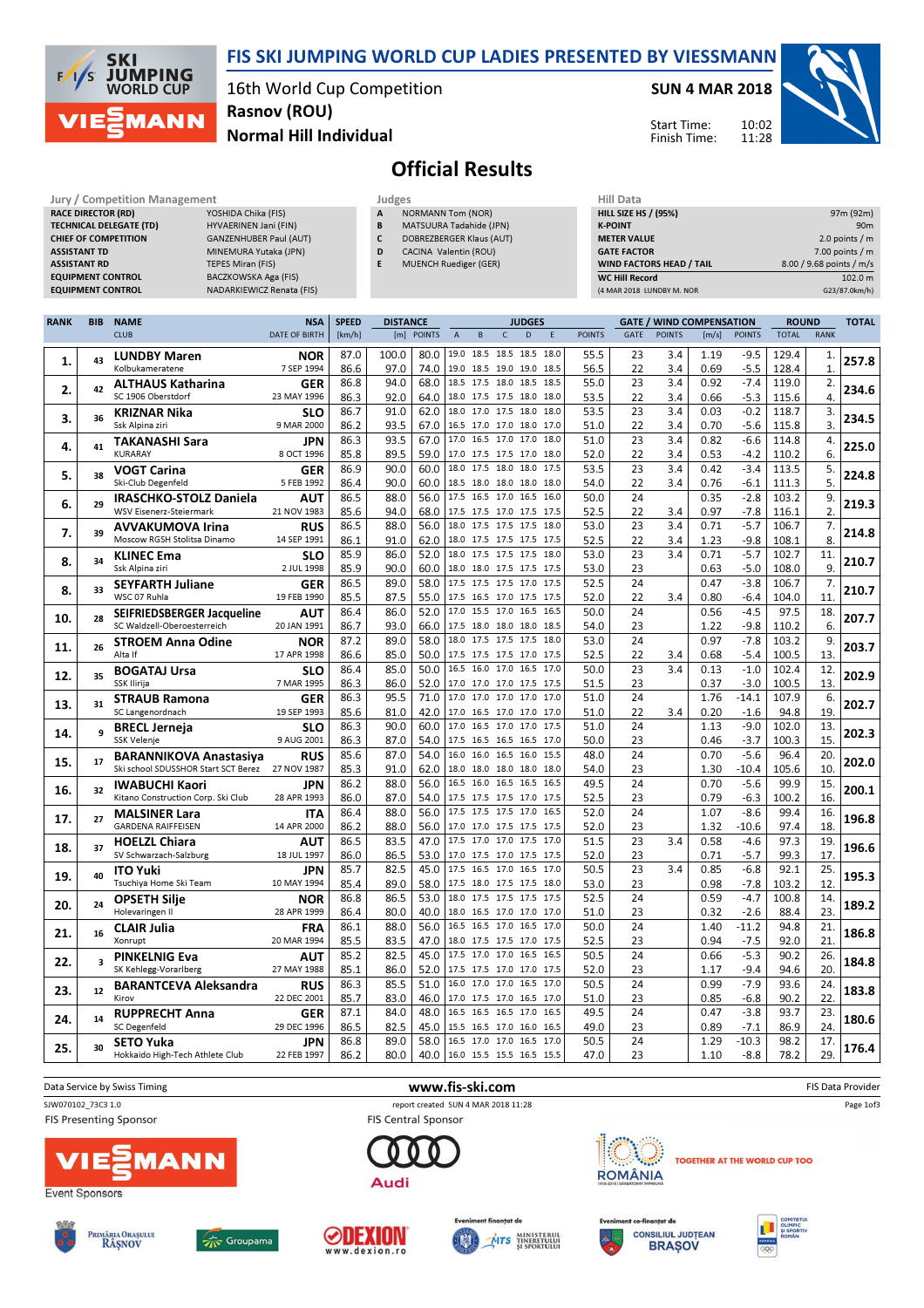FIS SKI JUMPING WORLD CUP LADIES PRESENTED BY VIESSMANN

16th World Cup Competition Rasnov (ROU)

SUN 4 MAR 2018

Start Time: Finish Time: 10:02 11:28



Normal Hill Individual

## Official Results

| <b>RANK</b> | <b>BIB</b> | <b>NAME</b>                  | <b>NSA</b>           | <b>SPEED</b> | <b>DISTANCE</b> |                                 |                          | <b>JUDGES</b> |  |              |                          |               | <b>GATE / WIND COMPENSATION</b> |               |       |               | <b>ROUND</b> |             | <b>TOTAL</b> |
|-------------|------------|------------------------------|----------------------|--------------|-----------------|---------------------------------|--------------------------|---------------|--|--------------|--------------------------|---------------|---------------------------------|---------------|-------|---------------|--------------|-------------|--------------|
|             |            | <b>CLUB</b>                  | <b>DATE OF BIRTH</b> | [km/h]       |                 | [m] POINTS                      |                          | <sub>B</sub>  |  | <sub>D</sub> |                          | <b>POINTS</b> | <b>GATE</b>                     | <b>POINTS</b> | [m/s] | <b>POINTS</b> | <b>TOTAL</b> | <b>RANK</b> |              |
| 26.         |            | LEMARE Lea                   | <b>FRA</b>           | 86.6         | 84.5            | 49.0                            |                          |               |  |              | 18.0 17.5 17.5 17.0 17.5 | 52.5          | 24                              |               | 0.93  | $-7.4$        | 94.1         | 22.         | 175.0        |
|             |            | Courchevel                   | 21 JUN 1996          | 86.1         | 80.0            | 40.0                            | 16.5 16.5 16.5 16.5 17.0 |               |  |              |                          | 49.5          | 23                              |               | 1.07  | $-8.6$        | 80.9         | 28.         |              |
| 27.         |            | TIKHONOVA Sofia              | <b>RUS</b>           | 86.4         | 84.0            | 48.0                            |                          |               |  |              | 16.5 17.0 17.0 16.5 16.5 | 50.0          | 24                              |               | 1.21  | $-9.7$        | 88.3         | 28.         | 174.4        |
|             |            | Saint-Petersburg KOR1 Dinamo | 16 NOV 1998          | 85.9         | 80.0            | 40.0   16.5 16.5 16.5 16.0 16.5 |                          |               |  |              |                          | 49.5          | 23                              |               | 0.43  | $-3.4$        | 86.1         | 25.         |              |
| 28.         |            | <b>DIEU Romane</b>           | <b>FRA</b>           | 86.0         | 84.0            | 48.0                            |                          |               |  |              | 17.0 16.5 17.0 16.0 16.5 | 50.0          | 24                              |               | . 34  | $-10.7$       | 87.3         | 30.         | 173.3        |
|             |            | C.S courchevel               | 19 DEC 2000          | 85.9         | 83.0            | 46.0 18.0 17.0 17.0 16.5 17.0   |                          |               |  |              |                          | 51.0          | 23                              |               | 1.37  | $-11.0$       | 86.0         | 26.         |              |
| 29.         |            | <b>KYKKAENEN Julia</b>       | FIN                  | 86.1         | 81.0            | 42.0 17.5 16.5 17.0 17.0 17.0   |                          |               |  |              |                          | 51.0          | 24                              |               | 0.70  | $-5.6$        | 87.4         | 29.         | 171.8        |
|             |            | <b>KL SkiJumping Team</b>    | 17 APR 1994          | 85.8         | 81.0            | 42.0 17.5 17.0 17.0 16.0 16.5   |                          |               |  |              |                          | 50.5          | 23                              |               | 1.01  | $-8.1$        | 84.4         | 27.         |              |
| 30.         |            | <b>MALSINER Manuela</b>      | <b>ITA</b>           | 86.6         | 84.0            | 48.0                            |                          |               |  |              | 16.5 15.5 16.0 16.5 15.5 | 48.0          | 24                              |               | 0.77  | $-6.2$        | 89.8         | 27.         | 164.9        |
|             |            | <b>GARDENA RAIFFEISEN</b>    | 15 DEC 1997          | 86.4         | 78.0            | 36.0   14.5 15.0 15.5 15.0 14.5 |                          |               |  |              |                          | 44.5          | 23                              |               | 0.68  | $-5.4$        | 75.1         | 30.         |              |

|     | not qualified for final round |                                                                  |                           |      |      |      |  |  |                          |      |    |      |         |      |     |      |
|-----|-------------------------------|------------------------------------------------------------------|---------------------------|------|------|------|--|--|--------------------------|------|----|------|---------|------|-----|------|
| 31. |                               | <b>MORAT Lucile</b><br>Courchevel                                | <b>FRA</b><br>15 JUN 2001 | 86.2 | 81.0 | 42.0 |  |  | 16.0 16.5 16.5 16.0 15.5 | 48.5 | 24 | 0.82 | $-6.6$  | 83.9 | 31. | 83.9 |
| 32. |                               | <b>KOMAR Katra</b><br>Ssk Bohini                                 | <b>SLO</b><br>16 MAY 2001 | 85.6 | 79.5 | 39.0 |  |  | 17.0 16.5 16.5 16.0 17.0 | 50.0 | 24 | 0.66 | $-5.3$  | 83.7 | 32. | 83.7 |
| 33. | 19                            | <b>HARALAMBIE Daniela</b><br>CS Dinamo Bucuresti-Centrul Sportiv | <b>ROU</b><br>14 AUG 1997 | 86.3 | 81.0 | 42.0 |  |  | 15.5 15.5 15.5 15.5 15.5 | 46.5 | 24 | 0.94 | $-7.5$  | 81.0 | 33. | 81.0 |
| 34. | 11                            | <b>IWASA Haruka</b><br><b>Nihon University</b>                   | JPN.<br>12 APR 1996       | 87.1 | 79.5 | 39.0 |  |  | 16.5 16.5 16.5 16.5 16.5 | 49.5 | 24 | 1.02 | $-8.2$  | 80.3 | 34. | 80.3 |
| 35. | 13                            | <b>VTIC Maja</b><br>SD Zabrdje                                   | <b>SLO</b><br>27 JAN 1988 | 85.8 | 79.5 | 39.0 |  |  | 16.5 16.0 16.5 16.5 16.5 | 49.5 | 24 | 1.18 | $-9.4$  | 79.1 | 35. | 79.1 |
| 36. | 15                            | <b>RUNGGALDIER Elena</b><br><b>GS FIAMMEGIALLE</b>               | <b>ITA</b><br>10 JUL 1990 | 86.3 | 78.0 | 36.0 |  |  | 16.5 16.0 16.5 16.0 16.5 | 49.0 | 24 | 0.88 | $-7.0$  | 78.0 | 36. | 78.0 |
| 37. |                               | <b>ERNST Gianina</b><br>SC 1906 Oberstdorf                       | <b>GER</b><br>31 DEC 1998 | 86.1 | 78.0 | 36.0 |  |  | 16.5 15.5 15.5 15.5 16.0 | 47.0 | 24 | 0.84 | $-6.7$  | 76.3 | 37. | 76.3 |
| 38. |                               | <b>ENGLUND Nita</b><br>Kiwanis Ski Club                          | <b>USA</b><br>10 JUN 1992 | 86.3 | 78.0 | 36.0 |  |  | 16.5 15.5 16.0 15.5 15.5 | 47.0 | 24 | 1.26 | $-10.1$ | 72.9 | 38. | 72.9 |
| 39. | 10                            | <b>KUSTOVA Alexandra</b><br>SK MO SHVSM ODYSHS CSP MAGADAN       | <b>RUS</b><br>26 AUG 1998 | 86.5 | 75.5 | 31.0 |  |  | 16.0 16.0 15.5 16.0 13.5 | 47.5 | 24 | 0.73 | $-5.8$  | 72.7 | 39. | 72.7 |
| 40. |                               | <b>FORSSTROEM Susanna</b><br>Lahti Ski club                      | <b>FIN</b><br>19 APR 1995 | 86.4 | 71.5 | 23.0 |  |  | 15.5 16.0 15.5 15.5 14.5 | 46.5 | 24 | 0.59 | $-4.7$  | 64.8 | 40. | 64.8 |

Data Service by Swiss Timing **EXECUTE:** The Service by Swiss Timing FIS Data Provider

**SKI** 

 $F/1/S$ 

**JUMPING**<br>WORLD CUP

**MANN** 

SJW070102\_73C3 1.0 report created SUN 4 MAR 2018 11:28 **FIS Presenting Sponsor** 









**FIS Central Sponsor** 

Audi





**ROMÂNIA** 

TOGETHER AT THE WORLD CUP TOO

Page 2of3